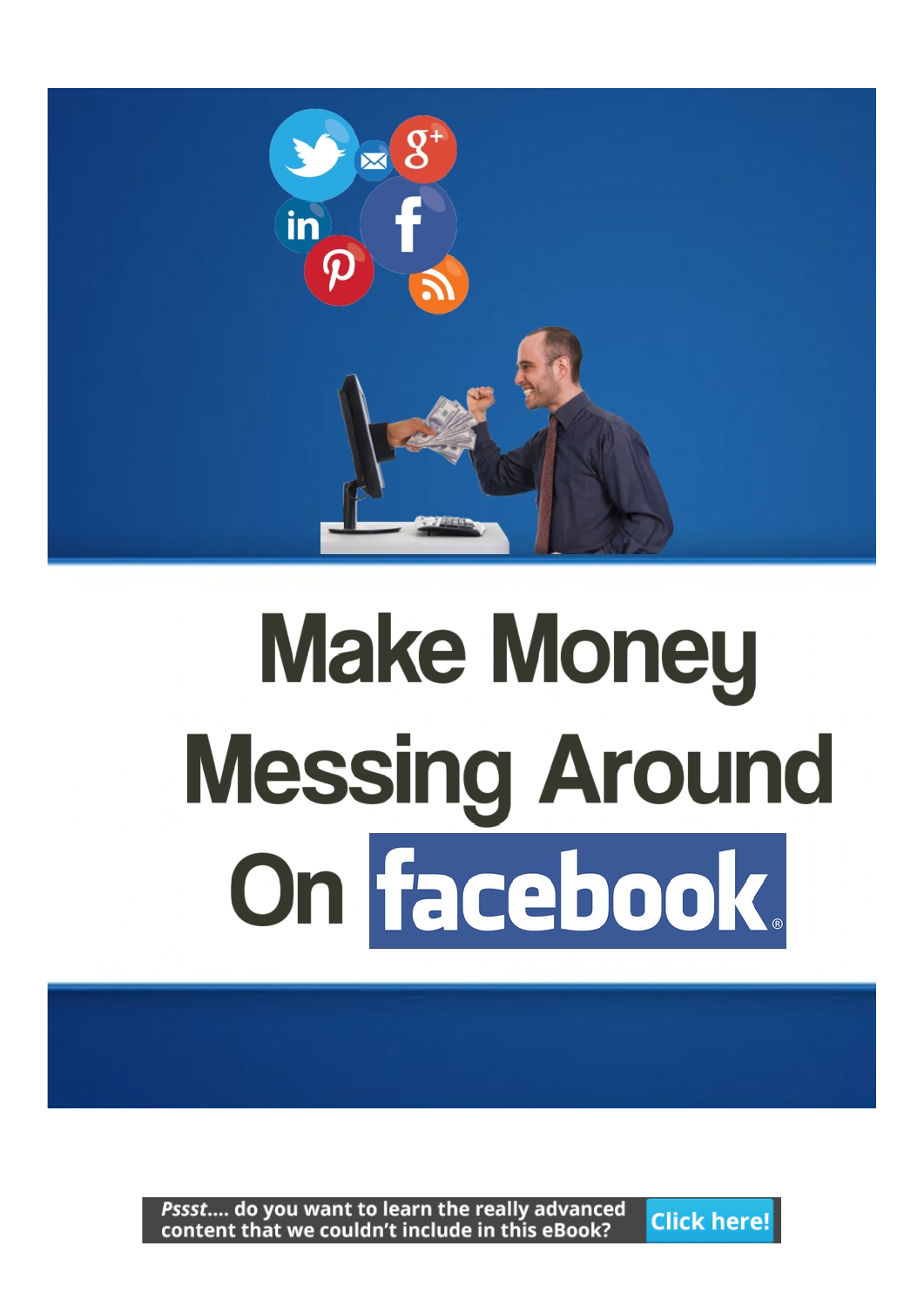# **Chapter 1** – Overview

In this short guide you are going to learn exactly how you can start earning money in as little as 24 hours, doing the things that you already do on Facebook!

Did you know that social media has become one of the biggest drivers of sales and new customers for businesses? Companies that used to spend millions of dollars on radio advertising, TV commercials and billboard signs, are now shifting huge chunks of their marketing budgets to social media sites like Facebook. So why are they doing this? The simple answer is.....

#### **Social Proof**

What do you think is more valuable to a business? Someone seeing an advertisement from a business that says:

*'Buy our new smartphone, it has great features and is reasonably priced!'*

Or that same person seeing a Facebook status update from their friend saying:

*I LOVE my new XYZ smartphone, the camera on it is amazing*

Of course, it's the latter. And that's why social media is so powerful for business.

You may not realize that you have unwittingly become an unpaid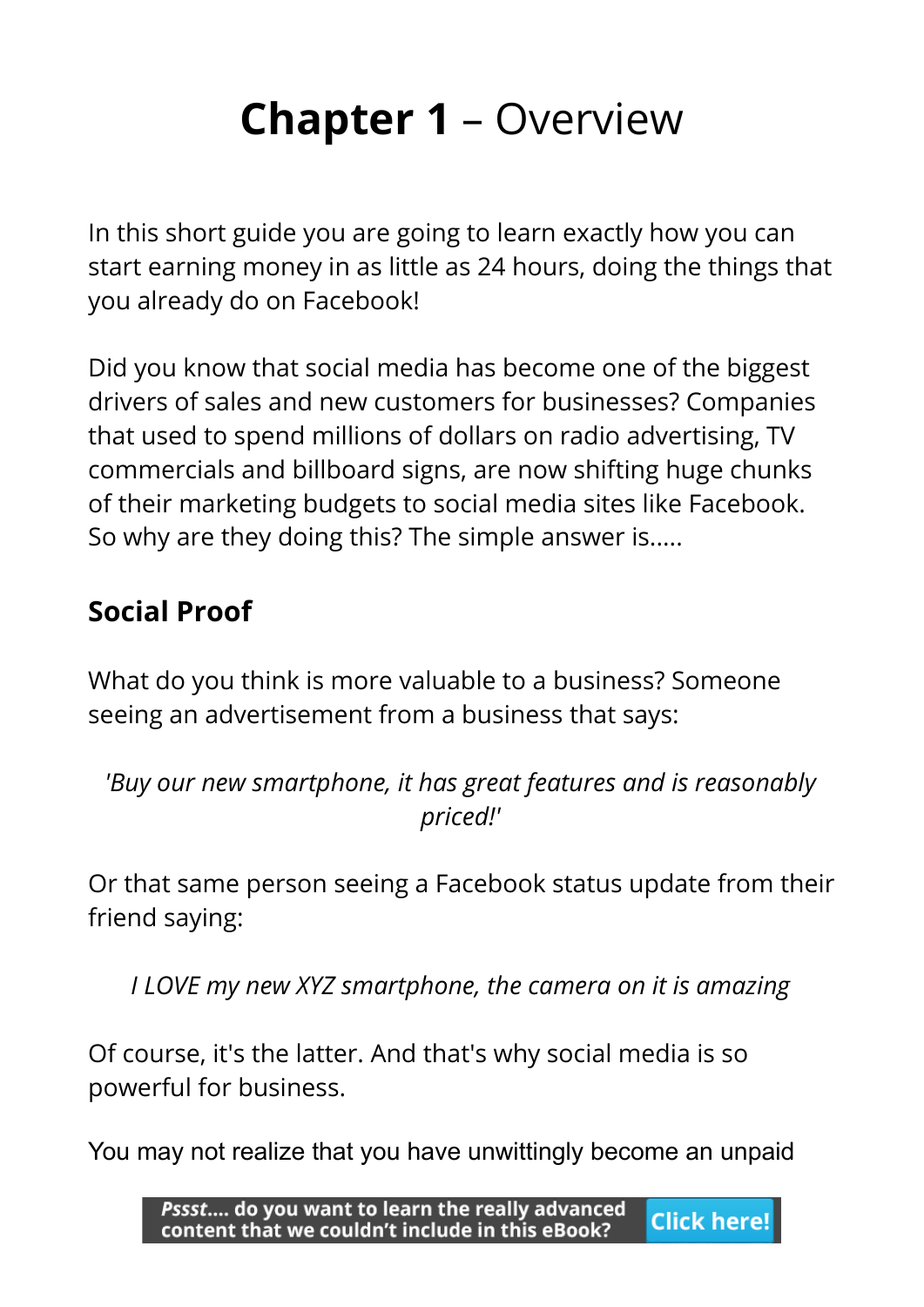marketing agent for these companies!

Every time you mention a business on Facebook, recommend a product or service, or 'like' a businesses page, you are making that business money.

### **And what do you get in return?**

#### **Nothing.**

Does it seem fair to you that these businesses should be making all this money off the back of your time and efforts, while you get nothing?

## **Imagine if you could get paid for the actions you take on Facebook?**

How great would it be if you could get paid every time you 'liked' a page, shared an article or left a comment.

Instead of wasting all those hours you spend on Facebook, you could turn them into a way to make some extra cash. That would be pretty awesome right?

### **Well now you can!**

And the key to all of this is affiliate marketing. So what exactly is affiliate marketing?

At it's most basic level, affiliate marketing is when a business pays you a commission or fee, for helping them get new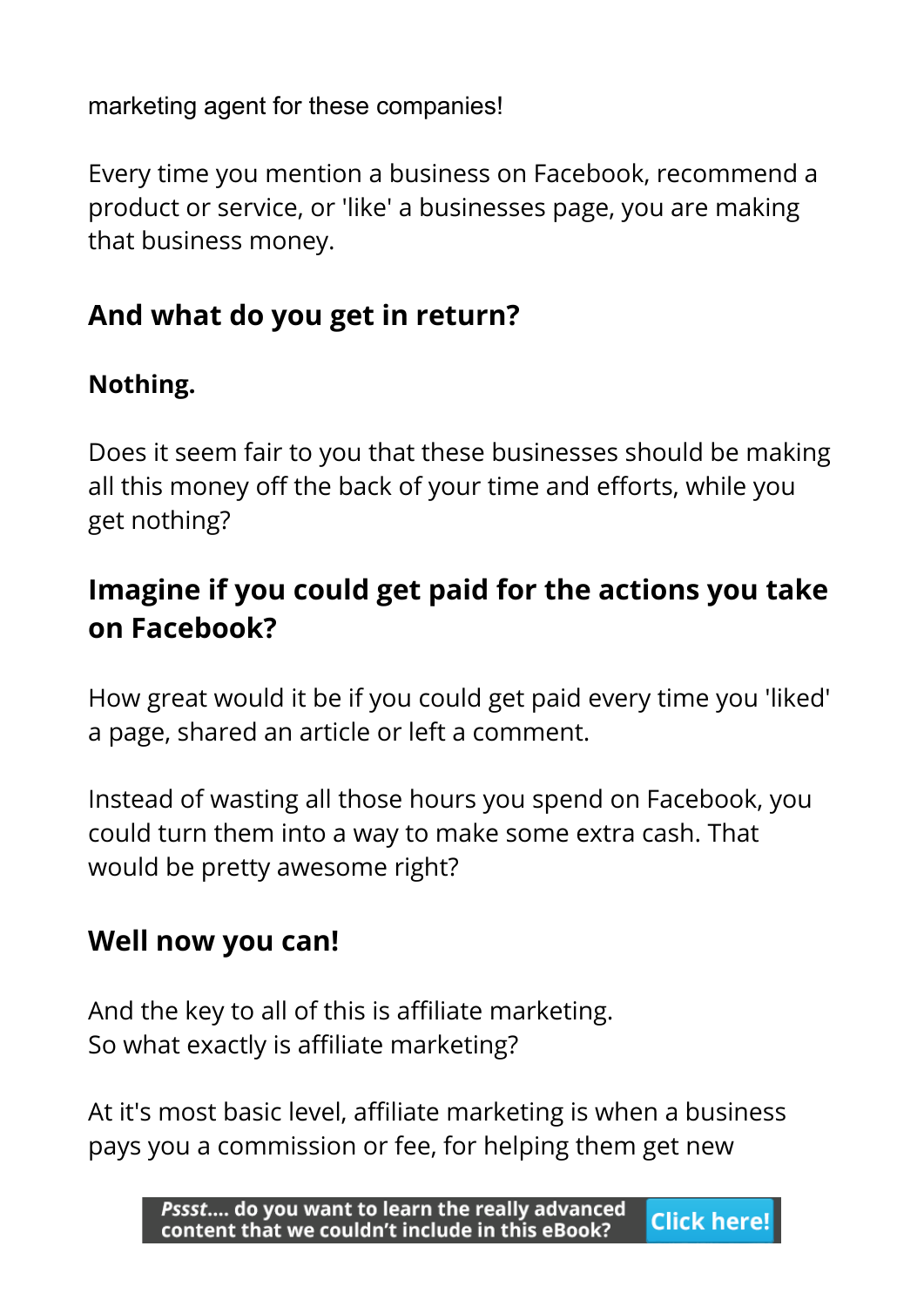customers or sales for their business.

For example, a business that sells a weight loss program online for \$100, may have an affiliate program that pays 50% commission for each sale you help them generate. You could join this affiliate program and then get paid for telling people about the businesses website.

As the affiliate program pays 50% commission, and the product sells for \$100, you would get paid \$50 for each customer that you send to that businesses website.

It's that easy.

If you were an affiliate for this weight loss course, all you would need to do is find people who are interested in weight loss, get them to click on your affiliate link (which will take them to the businesses website) and then you get paid \$50 for every person that buys the product.

Facebook is the perfect place to make money doing this as an affiliate, because through their Facebook accounts people tell you exactly what they are interested in *(and therefore what they may be interested in buying!).*

- Through the pages that they like
- And the groups that they join

You can then use this information to recommend products they may be interested in (using your affiliate links), and when they buy them, you get paid!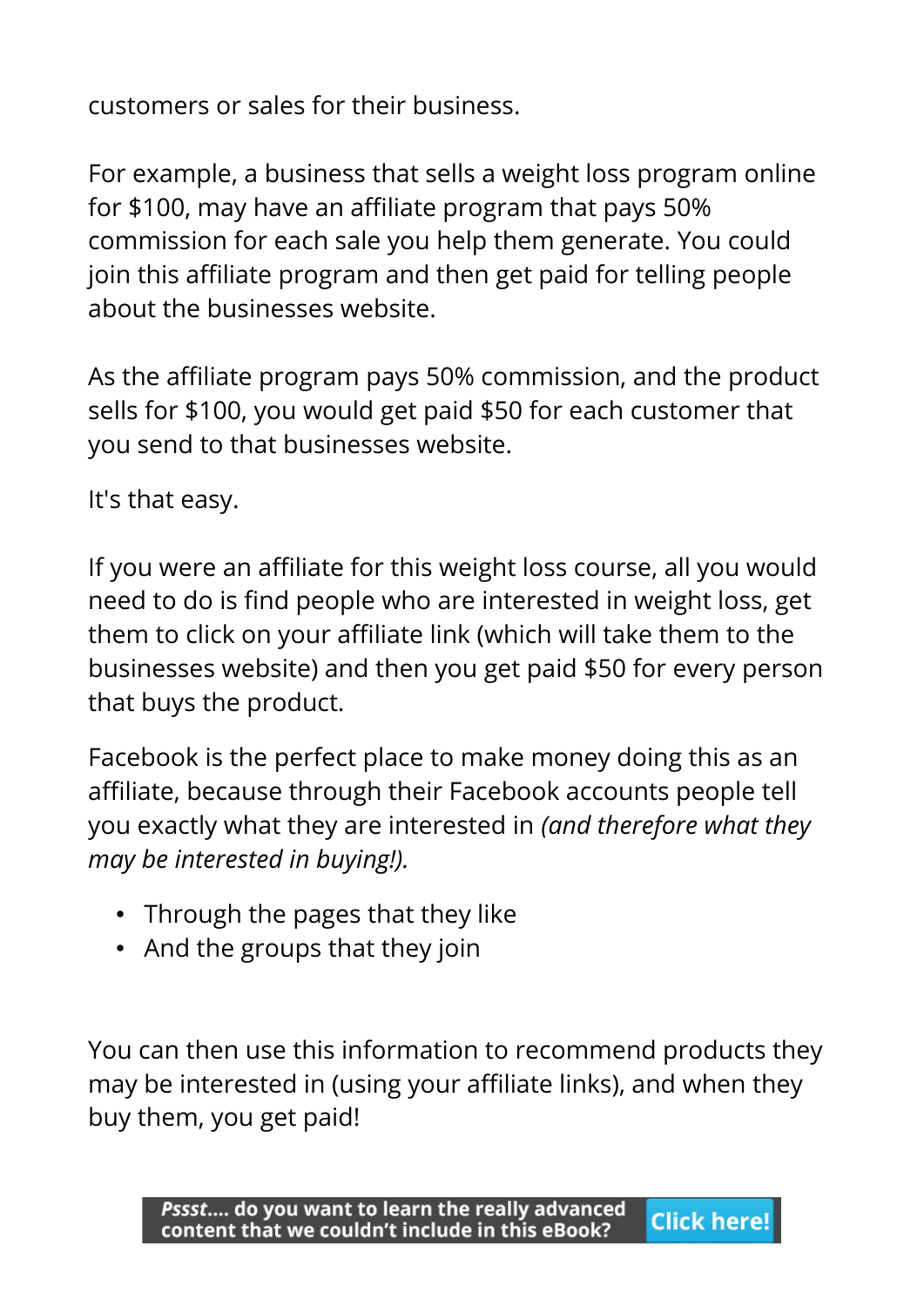It's not spam or unwanted marketing because you are only giving people information about products and businesses that you *know* they will be interested in.

For example, lets say you see a post on Facebook where someone writes:

#### *Can anyone recommend a good android phone? I just broke my old one and I need to buy a new one ASAP!*

Normally you would reply to a post like this with the name of a phone brand, or a link to a phone manufactures website that you have heard good things about.

However, as an affiliate you can still provide the same helpful advice, but you can get paid for it! Instead of just giving them a link to the top selling Android phones, you can give them an affiliate link instead.

They will never know the diference because they still get taken to the same web page with the top selling Android phones, but now if they buy a phone from that website, you get paid.

#### **How awesome is that!**

Are you excited to get started?

Well the first step is to join the affiliate programs.

# **Chapter 2** – Join Affiliate Programs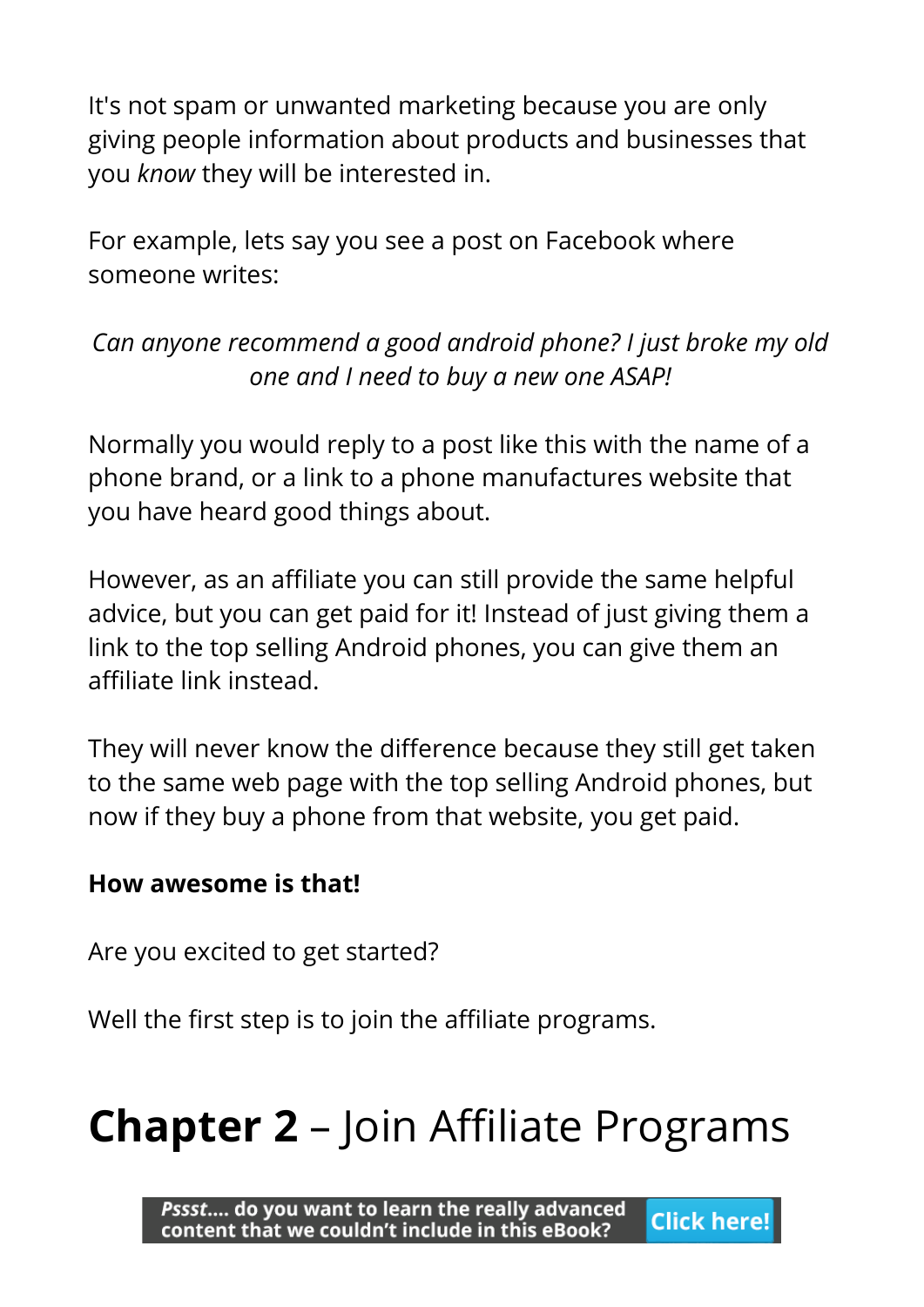There are two major affiliate programs that you should join if you want to maximise your earnings as an affiliate on Facebook:

As you probably know, Amazon is the biggest retail website in the world and sells pretty much everything from baby diapers to coffins. What you might not know is that you can become an affiliate for Amazon with their program 'Amazon Associates'.

Once you join their affiliate program, you can earn commissions when you send someone to their site through your affiliate link.

Amazon is the best affiliate program for promoting any kind of physical product, such as a smartphone or watch. They have over 1,000,000 products that you can promote, and you can earn up to 8.5% commission on the sale price of an item.

8.5% commission might not sound like much, but on a \$500 smartphone for example, it means you get paid \$42.50 just for giving someone a link to the buy page for that phone.

It's very easy money.

## **Click here to join the Amazon affiliate program**

Clickbank is the largest **digital marketplace** online, which means that it sells anything that can be downloaded to a computer, smartphone or tablet.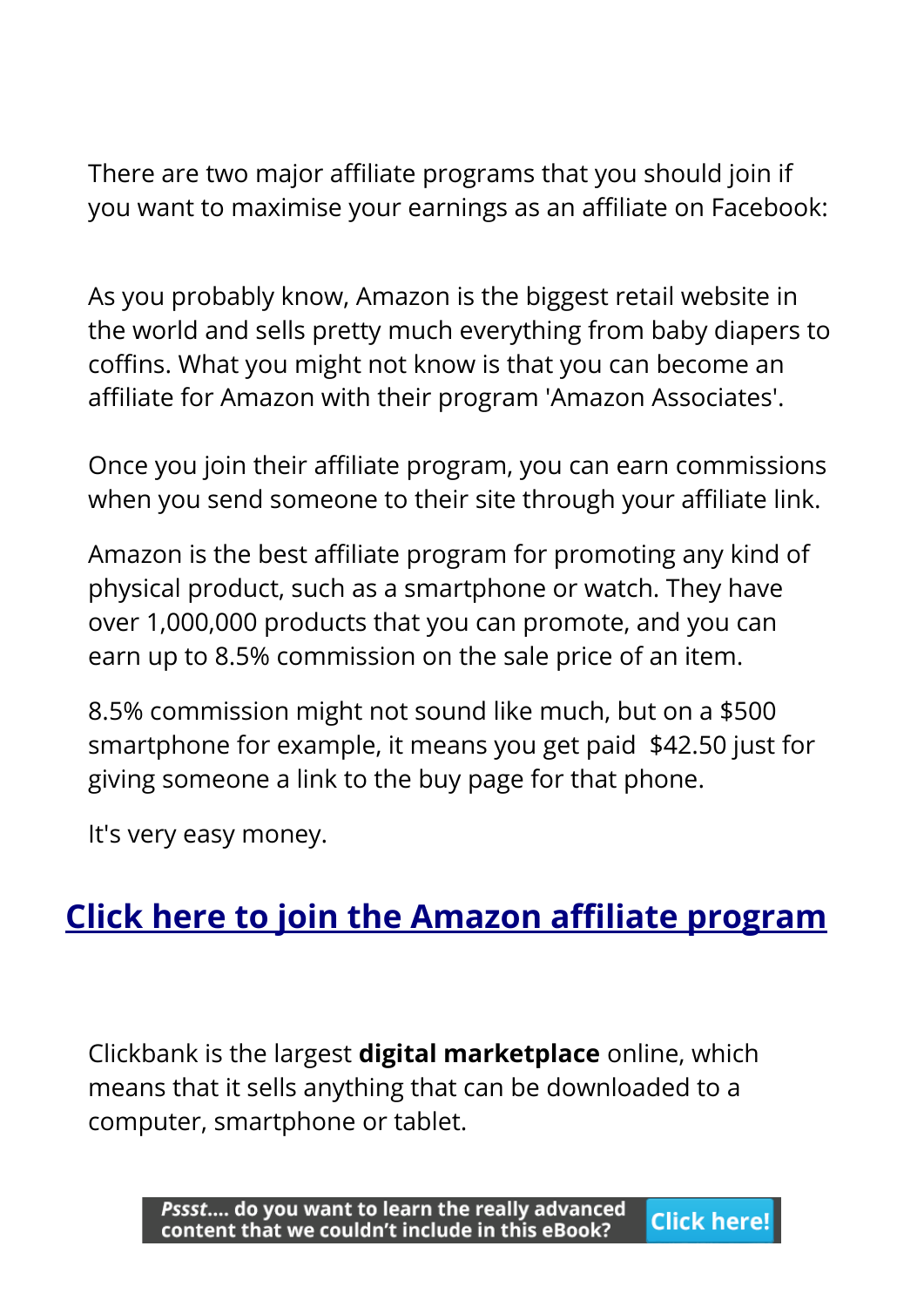This includes things like ebooks, audio courses, videos, computer programs etc. Clickbank has an afliate program where you can join and get paid a commission for promoting any of the products in their marketplace.

And because all of the products in the Clickbank marketplace are digital, the commission rates are much higher than with Amazon. You will typically get paid 50-75% commission on any product you promote!

## *<u>Click here to join the Clickbank affiliate</u>* **[program](https://accounts.clickbank.com/public/#/signup/form/key//cid/MAINmenu)**

# **Chapter 3** – Make Money!

After you have joined the affiliate programs, the next step is to start integrating affiliate marketing into your daily Facebook usage so that you can make some money!

BUT,don't get ahead of yourself though.

You can't just go and start pasting your affiliate links for random products all over Facebook. The most important thing to remember with affiliate marketing on Facebook is....

## **Relevance**

When you post an affiliate link on Facebook it must be relevant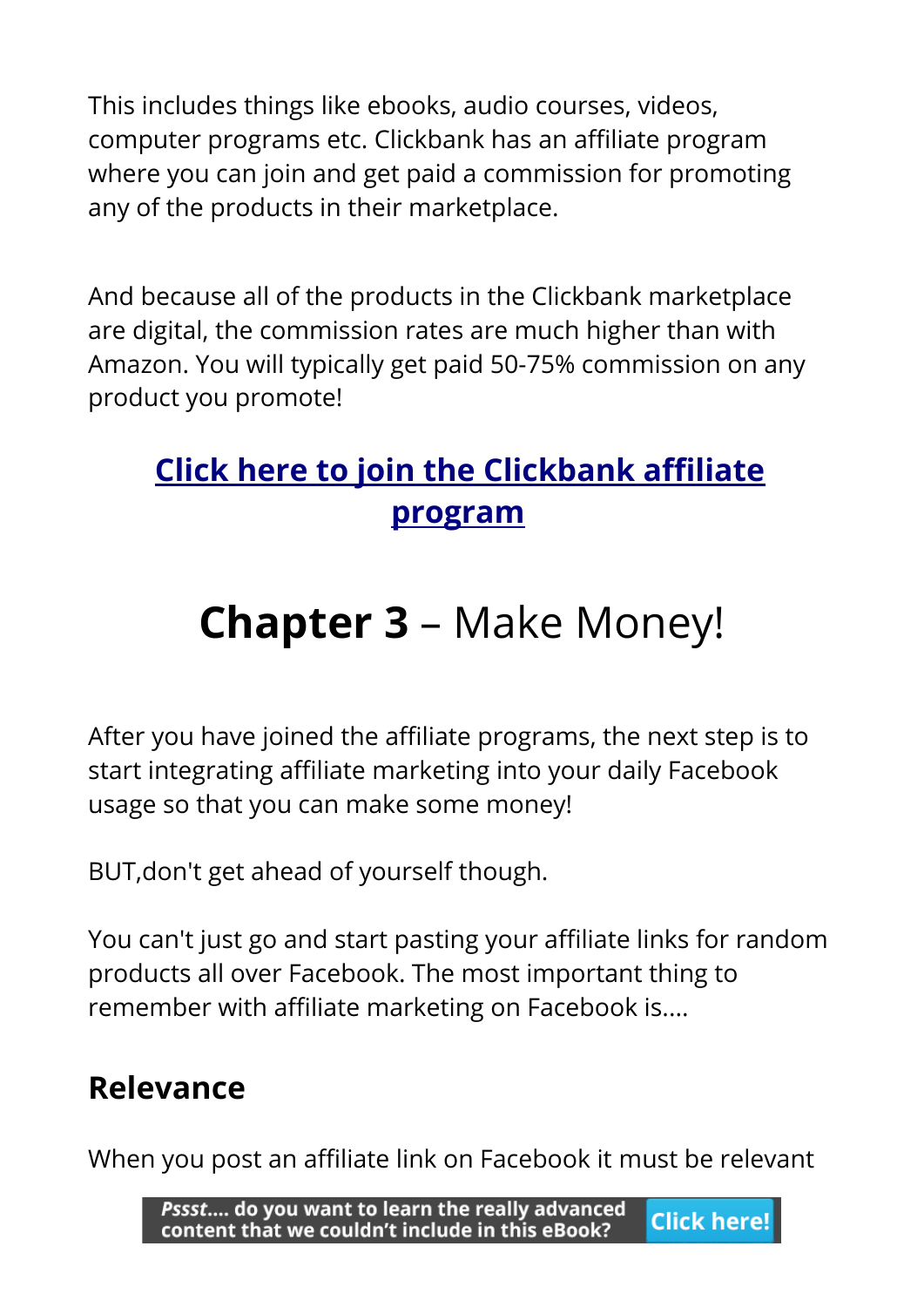to to the discussion, person or group that you are communicating with.

If you just start sending out random affiliate links to anyone you come across on Facebook, without any thought as to what the offer is and whether that person will be interested in it, then what you are doing is essentially spam.

And not only is it spam, but it's also a waste of your time.

If you are just sending out affiliate links to random offers that you don't even know if people are going to be interested in, then it is very unlikely they are going to buy anything.

On the other hand, if you are smart about what you do, and give people affiliate links to products and services that are **relevant** to them, you can make a lot of money.

And as we discussed previously, Facebook makes it super easy for you to find out exactly what people are interested in, thinking about or feeling at any given moment.

From a persons Facebook account you can see at a glance:

- **Status updates** Tell the story of exactly what is happening in a persons life at any given moment (having a baby, started a diet, going on a holiday etc.)
- **Likes** Give a quick overview of what types of things people are interested in.
- **Groups** People with similar interests all join together in a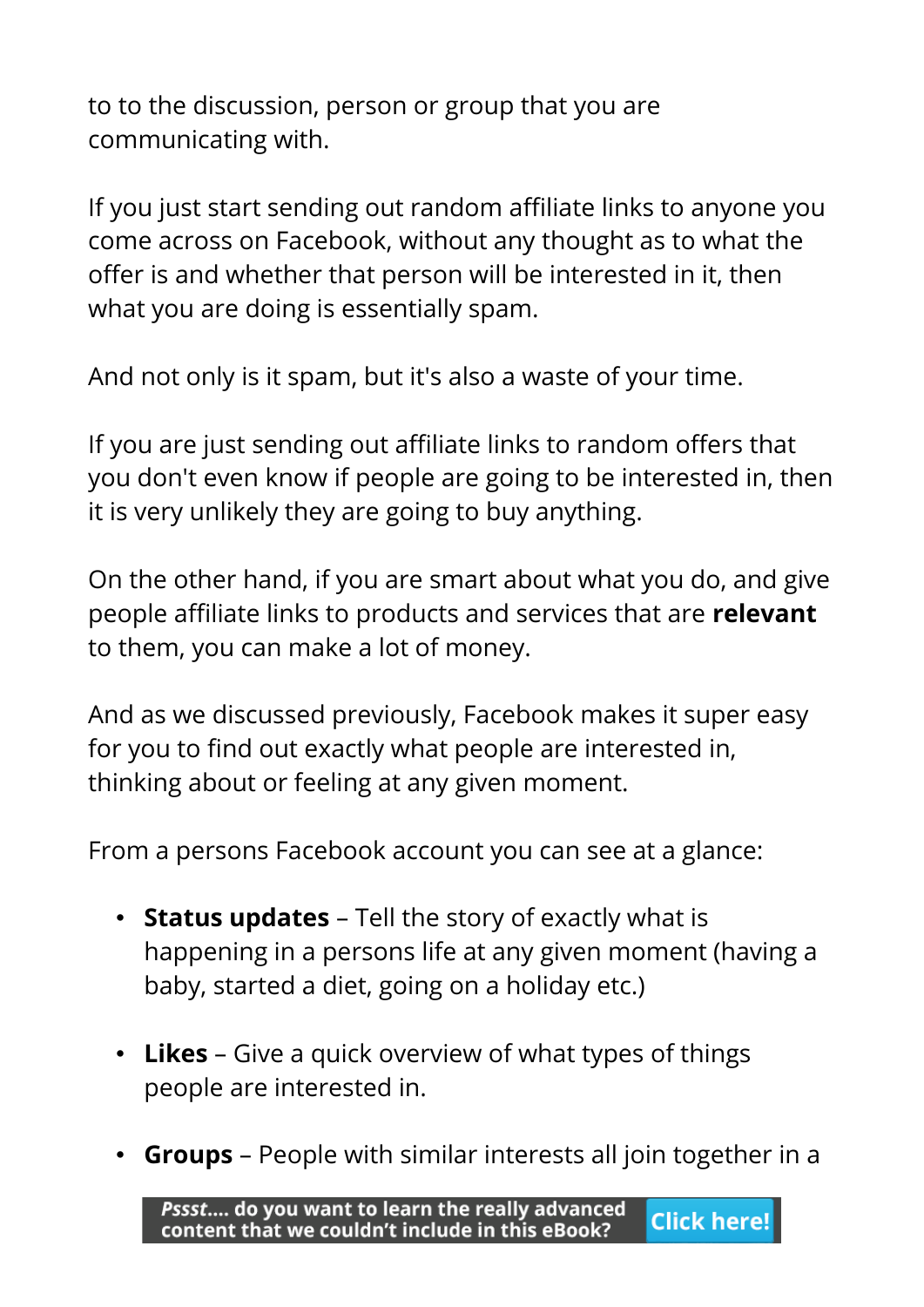single group on Facebook so that you can easily reach out to a large group of people with a targeted offer. Think about Facebook groups for people that want to lose weight, new parents, people looking to make money, cooking groups and many, many more.

Once you know what a group of people are interested in, it's easy to find and recommend products they may be interested in (with your affiliate links).

• **Apps And Games** – Facebook allows you to see what apps and games people use on Facebook, which can give you great information about what else they might be interested in buying.

# The **3 Steps** To Making Money On Facebook

# **Step 1 –** Identify an interest

The first thing you need to do is find someone, or a group of people, on Facebook that you have identifed as having a specifc interest (through a status update, comment, like, group etc.).

You will come across these all the time just with your normal use of Facebook. Your newsfeed is constantly flled with information saying that someone has liked a particular page, joined a group or set themselves a new goal through a status update etc.

If you want to find even more potential people to contact, you can look outside of your own connections and use the Facebook search function to identify groups, pages or tags that will help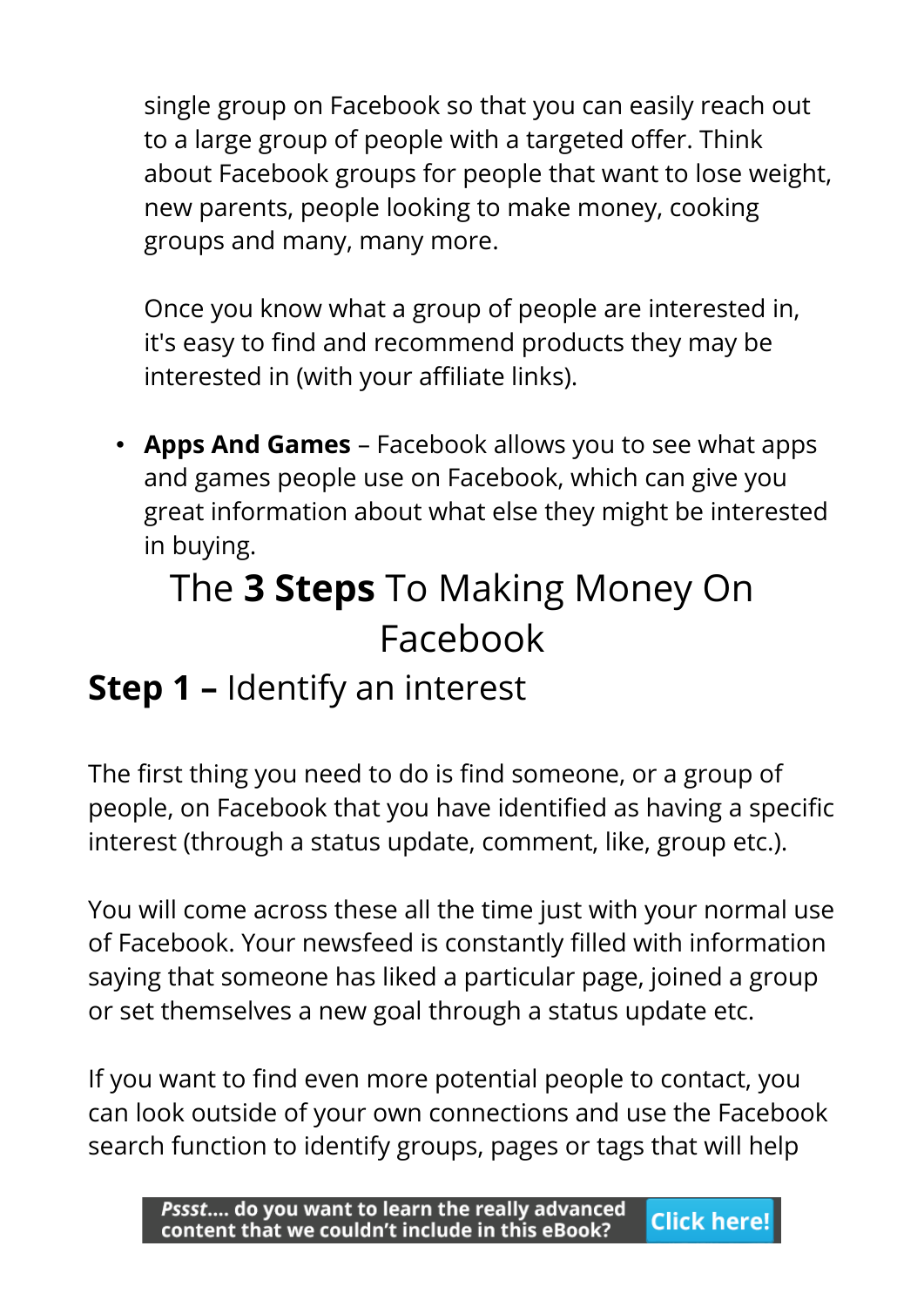you segment a target audience.

# **Step 2 –** Find a product to promote

Once you have identifed a person or group of people with a specific interest, the second step is to find an affiliate product that you can promote to them.

Clickbank has a huge number of digital products like ebooks, video courses, audio programs, software, membership sites and more that cover a plethora of topics. And as I'm sure you know, Amazon sells everything from books, to bikes, TV's, phones, tablets and...... well just about everything.

So between the Clickbank affiliate program and the Amazon Associates affiliate program, you can find a product to promote that will appeal to just about anyone.

 For example, if you came across a status update on Facebook where someone said:

#### *Arrrrgh! I love my baby but why won't she sleep for more than 2 hours straight!*

You could go into the Clickbank marketplace, lookup the 'Parenting and Families' section and find a relevant ebook or video course to help them. A quick search in the Clickbank marketplace reveals that there are several products based on teaching parents how to get their children to sleep through the night.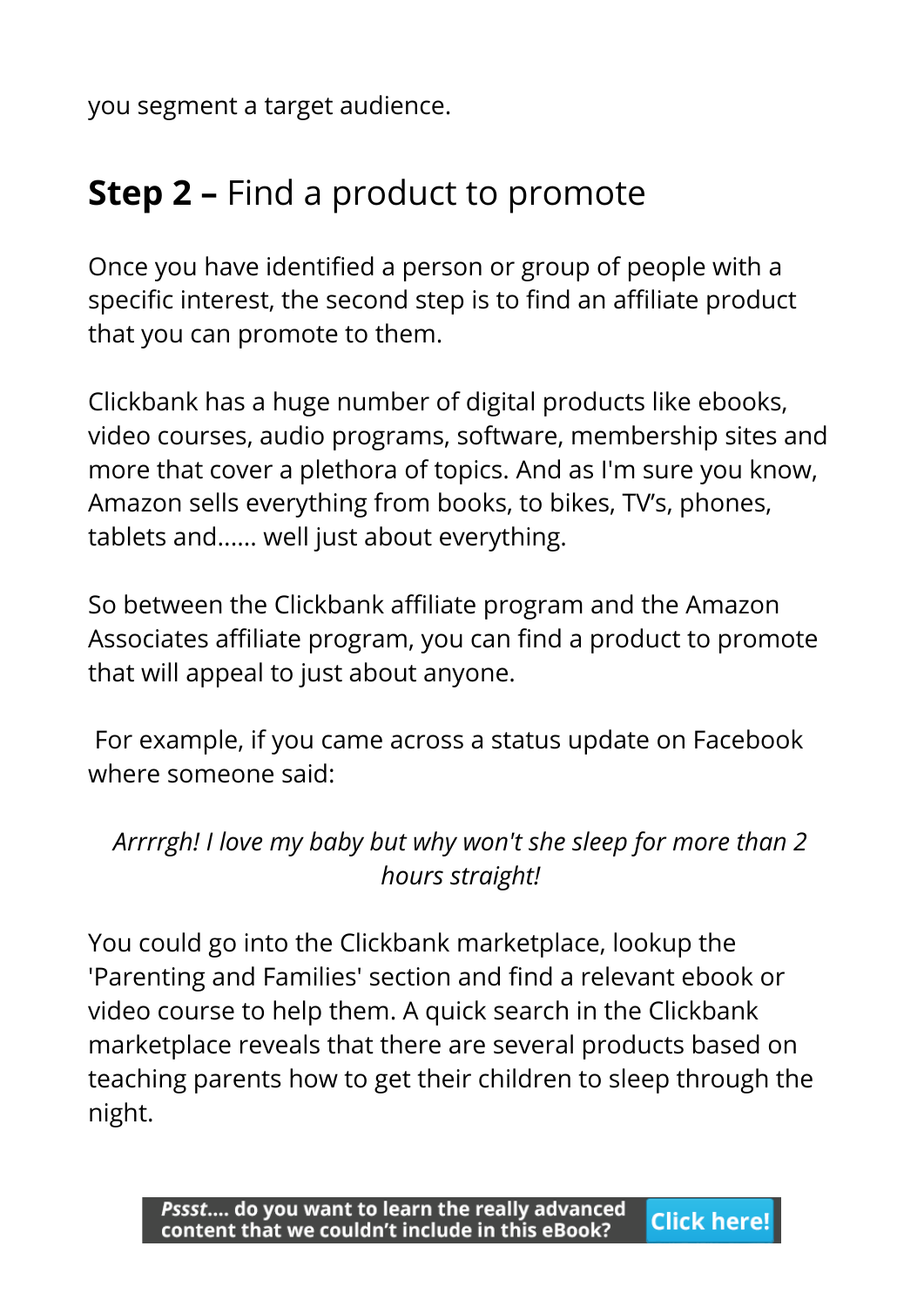These would be perfect, and you get \$20 or more per sale.

Once you have found a product that is suitable, the next step is to get your affiliate link for it.

Clickbank and Amazon both have diferent procedures for this and you can find detailed instructions on their websites, in their affiliate training sections.

# **Step 3 – Give them your affiliate link!**

The final and easiest step of all is just to give them your affiliate link.

If we look back at the example we gave earlier where someone posted on their Facebook timeline:

*Can anyone recommend a good android phone? I just broke my old one and I need to buy a new one ASAP!*

You could respond to this with a comment like:

*Hey there, I've heard that the new XYZ phone is good. Here is a link to the top selling Android phones, they all have independent customer reviews so it should help you choose: http://yourafliatelink.com*

It's as easy as that.

And if you have found a Facebook group with a similar interest you could create a new comment in the group with your link, or reply to some status updates or comments from other members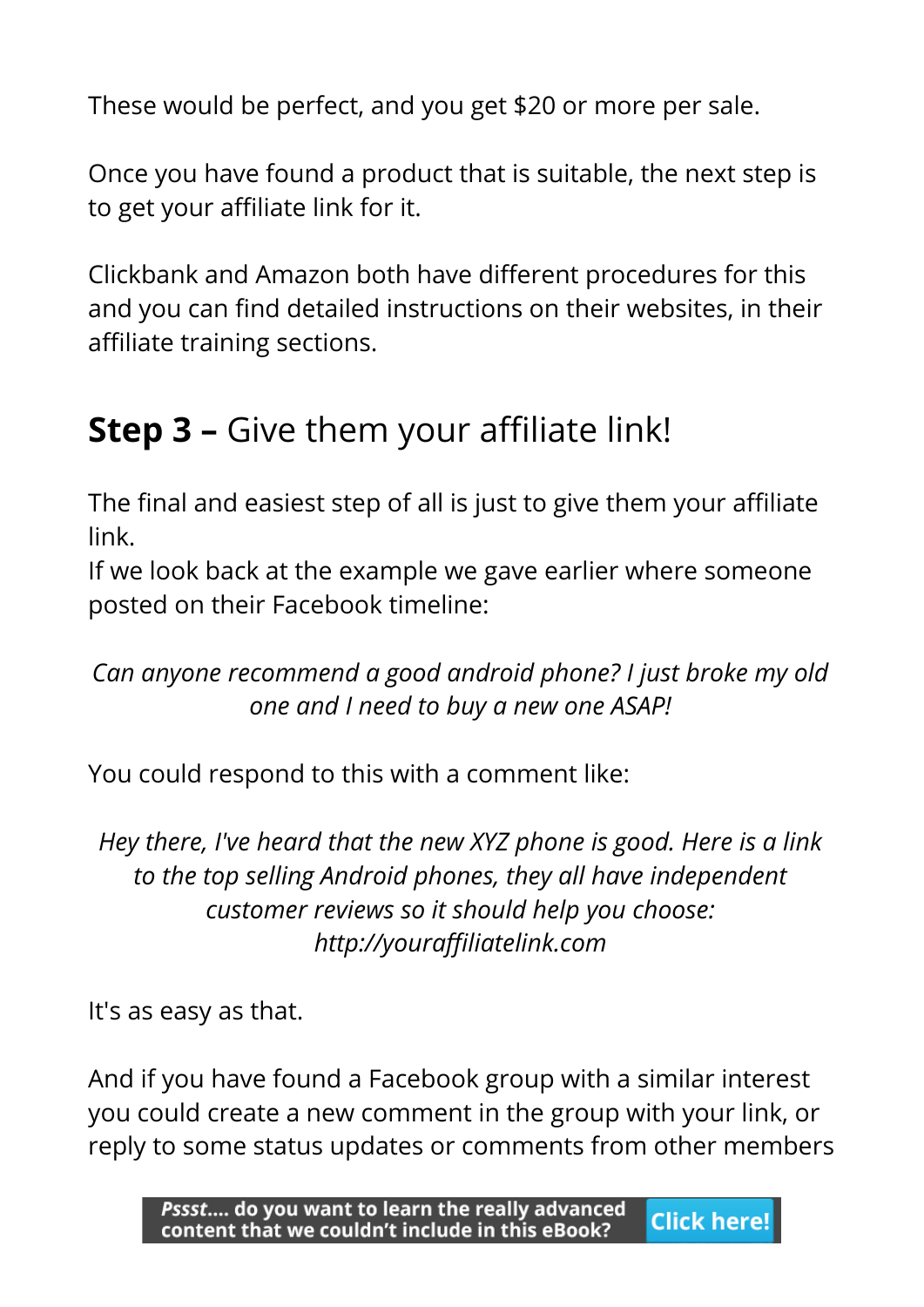in the group.

**Tip:** Don't just post your affiliate link as a comment or reply. Write a *personal, helpful response or comment and only include your affiliate link at the end, as an extra source of information they may want to look at. This will help your comments seem more genuine and will help you get more clicks on your afliate link.*  **URL Shorteners**

Some affiliate links that you get can be quite long, such as amazon affiliate links to specific products:

http://www.amazon.com/dp/B000BTEIIU/?tag=AX94EF2SSFBB45

This is fine, and will work if you give it to someone on Facebook. But it doesn't look very nice, and isn't very practical for the short message nature that Facebook sometimes calls for.

In these examples you can use a URL shortener such as Bitly.com.You can open an account by clicking on this link: **[http://bitly.com](http://bitly.com/)**

By using a URL shortener like Bitly, you can turn your long affiliate URL like this:

http://www.amazon.com/dp/B000BTEIIU/?tag=AX94EF2SSFBB45

Into a simple, easy to use url like this:

http://amzn.to/TR5HS0